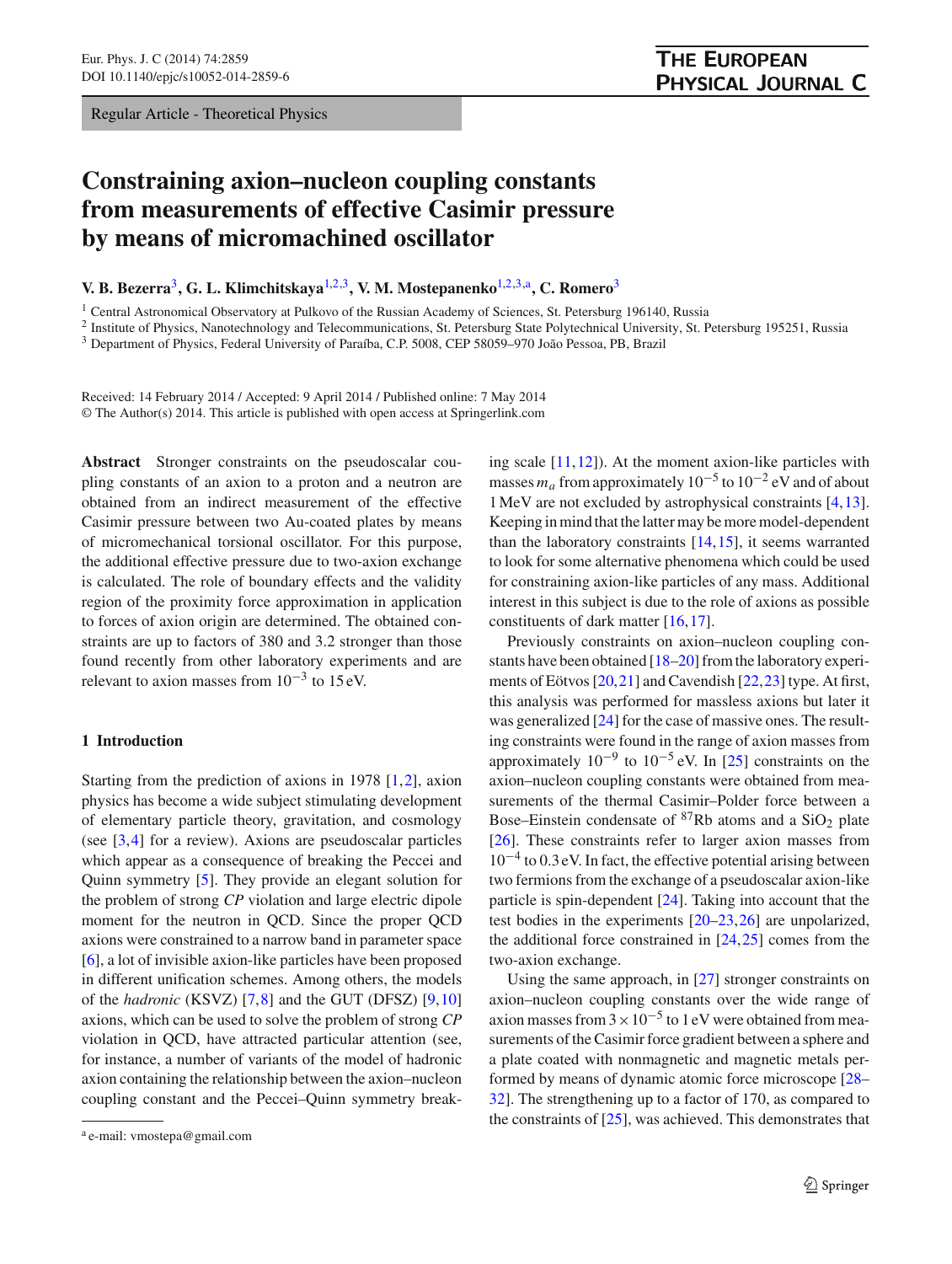various experiments on measuring the Casimir interaction [\[33](#page-7-29)] are promising for further constraining the parameters of an axion. In the past, these experiments were successfully used to obtain stronger constraints on the Yukawa-type corrections to Newtonian gravity due to exchange of light scalar particles [\[34](#page-7-30)] and from extra-dimensional physics with lowenergy compactification scale [\[35\]](#page-7-31) (see review [\[36\]](#page-7-32) and the most recent results [\[37](#page-7-33)[–42](#page-8-0)]).

In this paper, we obtain stronger constraints on the pseudoscalar coupling constants of axion-like particles to a proton and a neutron from measurements of the effective Casimir pressure by means of micromechanical torsional oscillator [\[43](#page-8-1),[44\]](#page-8-2). For this purpose, we calculate the additional effective pressure in the configuration of two parallel plates arising due to two-axion exchange between a sphere and a plate (note that the experimental configuration  $[43, 44]$  $[43, 44]$  $[43, 44]$  involves a sphere oscillating in the perpendicular direction to the plate, so that the effective pressure arises in the proximity force approximation [\[33,](#page-7-29)[36\]](#page-7-32)). The stronger limits on axion–nucleon coupling constants are obtained over the range of axion masses from  $10^{-3}$  to 15 eV. The strengthening by factors from 2.2 to 3.2 in comparison with the limits of [\[27](#page-7-25)] is achieved over the range of axion masses from  $10^{-3}$  to 1 eV, respectively. As compared to the limits of [\[25\]](#page-7-23), the obtained constraints are stronger up to a factor of 380. Our model-independent constraints are applicable on equal terms to axions and axion-like particles. Because of this, below both terms are used synonymously. All equations are written in the system of units with  $h = c = 1.$ 

## <span id="page-1-4"></span>**2 Pressure between two metallic plates due to two-axion exchange**

In the experiment [\[43](#page-8-1)[,44](#page-8-2)], the effective Casimir pressure between two Au plates was determined from dynamic measurements using a micromechanical torsional oscillator. The oscillator consisted of a heavily doped polysilicon plate of area  $500 \times 500 \,\mathrm{\upmu m}^2$  and thickness  $D = 5 \,\mathrm{\upmu m}$  suspended at two opposite points above the platform at the height of about  $2 \mu$ m. Two independent electrodes located on the platform under the plate were used to measure the capacitance between the electrodes and the plate. They were also used to induce oscillation in the plate at the resonance frequency of the micromachined oscillator. A large sapphire sphere coated with layers of Cr and Au was attached to the optical fiber above the oscillator. The sphere radius was measured to be  $R = 151.3 \,\mu$ m. A silicon plate below the sphere was also coated with layers of Cr and Au.

In the dynamic measurements, the vertical separation between the sphere and the plate was varied harmonically with the resonance frequency of oscillator,  $\omega_r$ , in the presence of the sphere. The Casimir force between the sphere and the plate caused the difference between  $\omega_r$  and the natural frequency of the oscillator  $\omega_0$ . This difference has been measured and recalculated into the gradient of the Casimir force acting between the sphere and the plate,  $F'_{\rm sp}(a)$ , using the solution for linear oscillator motion (*a* is the absolute sphere-plate separation). According to the proximity force approximation (PFA) [\[33,](#page-7-29)[36\]](#page-7-32),

<span id="page-1-0"></span>
$$
F_{\rm sp}(a) = 2\pi \, RE(a),\tag{1}
$$

where  $E(a)$  is the Casimir energy per unit area of two parallel plates (semispaces). Calculating the negative derivative of both sides of [\(1\)](#page-1-0), one obtains the effective Casimir pressure between two parallel plates,

<span id="page-1-1"></span>
$$
P(a) = -\frac{1}{2\pi R} F'_{sp}(a),
$$
 (2)

which is the physical quantity indirectly measured in [\[43](#page-8-1)[,44](#page-8-2)]. Note that under the condition  $a \ll R$  the relative error in the gradient of the Casimir force computed using [\(1\)](#page-1-0) does not exceed (0.3–0.4)*a*/*R* [\[45](#page-8-3)[–49](#page-8-4)]. Taking into account that below we consider separations  $a < 300$  nm, this is of less than  $0.1\%$  error.

Now we calculate the additional pressure between two parallel semispaces separated with a gap *a* due to two-axion exchange between nucleons. In this section, we consider homogeneous semispaces and postpone the account of finite thickness of the plate and layer structure of both test bodies to Sects. [3](#page-2-0) and [4.](#page-4-0) First we perform a direct derivation of the additional pressure  $P_{\text{add}}(a)$  by summing up the energies of pair nucleon-nucleon interactions over the two semispaces and calculating the negative derivative of the obtained result. This pressure can be considered as an addition to the indirectly measured Casimir pressure [\(2\)](#page-1-1) if the additional force between a sphere and a plate due to two-axion exchange is related to the additional energy per unit area of two parallel plates by the PFA, so that

<span id="page-1-2"></span>
$$
F_{\rm sp, add}(a) = 2\pi R E_{\rm add}(a),
$$
  
\n
$$
P_{\rm add}(a) = -\frac{1}{2\pi R} F'_{\rm sp, add}(a).
$$
\n(3)

Then we determine the application region of [\(3\)](#page-1-2) from the comparison with the exact result for  $F'_{\text{sp, add}}(a)$ .

Let the coordinate plane  $x$ ,  $y$  coincide with the boundary plane of the lower semispace and let the *z* axis be perpendicular to it. The effective potential due to two-axion exchange between two nucleons (protons or neutrons) situated at the points  $r_1$  and  $r_2$  of the upper and lower semispaces, respectively, is given by  $[24, 50, 51]$  $[24, 50, 51]$ 

<span id="page-1-3"></span>
$$
V_{kl}(|\mathbf{r}_1 - \mathbf{r}_2|) = -\frac{g_{ak}^2 g_{al}^2 m_a}{32\pi^3 m^2} \frac{K_1(2m_a|\mathbf{r}_1 - \mathbf{r}_2|)}{(\mathbf{r}_1 - \mathbf{r}_2)^2}.
$$
 (4)

Here, *gak* and *gal* are the coupling constants of an axion to a proton  $(k, l = p)$  or a neutron  $(k, l = n)$  interaction,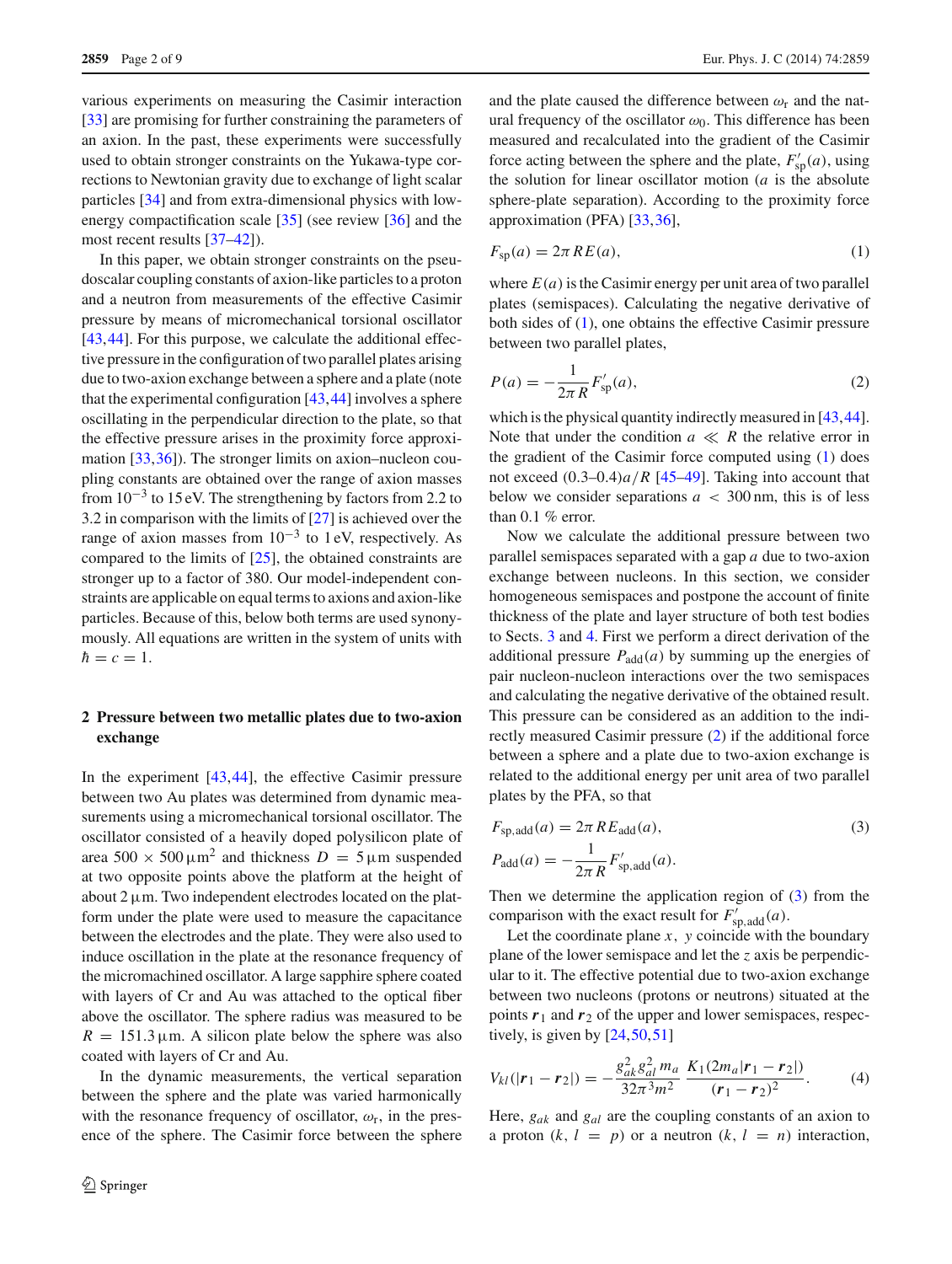$m = (m_n + m_p)/2$  is the mean of the neutron and proton masses, and  $K_1(z)$  is the modified Bessel function of the second kind. Equation [\(4\)](#page-1-3) was derived under the condition  $|r_1 - r_2| \gg 1/m$ . Taking into account that in the experiment [\[43](#page-8-1),[44\]](#page-8-2) we have  $a > 160$  nm, this condition is satisfied with large safety margin.

The additional energy per unit area of the two semispaces due to two-axion exchange can be written as

<span id="page-2-1"></span>
$$
E_{\text{add}}(a) = 2\pi \sum_{k,l} n_{k,1} n_{l,2} \int_{a}^{\infty} dz_1 \int_{-\infty}^{0} dz_2 \int_{0}^{\infty} \rho d\rho
$$
  
 
$$
\times V_{kl}(\sqrt{\rho^2 + (z_1 - z_2)^2}), \qquad (5)
$$

where  $V_{kl}$  is defined in [\(4\)](#page-1-3) and

$$
n_{p,i} = \frac{\rho_i}{m_H} \frac{Z_i}{\mu_i}, \qquad n_{n,i} = \frac{\rho_i}{m_H} \frac{N_i}{\mu_i}.
$$
 (6)

Here  $i = 1, 2$  numerates semispaces,  $\rho_{1,2}$  are the respective densities,  $Z_{1,2}$  and  $N_{1,2}$  are the numbers of protons and the mean number of neutrons in the atoms (molecules) of respective semispaces. The quantities  $\mu_{1,2}$  are given by  $\mu_{1,2} = m_{1,2}/m_H$ , where  $m_{1,2}$  and  $m_H$  are the mean masses of the atoms (molecules) of the semispaces and the mass of the atomic hydrogen, respectively. The values of  $Z/\mu$  and  $N/\mu$  for the first 92 elements of the Periodic Table with account of their isotopic composition can be found in [\[34](#page-7-30)].

Calculating the negative derivative of [\(5\)](#page-2-1) with respect to *a*, one obtains the additional pressure between two semispaces

<span id="page-2-3"></span>
$$
P_{\text{add}}(a) = -\frac{m_a}{m^2 m_H^2} C_1 C_2 \frac{\partial}{\partial a} \int_a^{\infty} dz_1 I(z_1), \tag{7}
$$

where

<span id="page-2-2"></span>
$$
I(z_1) \equiv \int_{-\infty}^{0} dz_2 \int_{0}^{\infty} \rho d\rho \frac{K_1 (2m_a \sqrt{\rho^2 + (z_1 - z_2)^2})}{\rho^2 + (z_1 - z_2)^2}.
$$
 (8)

Here, the coefficients  $C_{1,2}$  for the materials of the semispaces are defined as

<span id="page-2-5"></span>
$$
C_{1,2} = \rho_{1,2} \left( \frac{g_{ap}^2}{4\pi} \frac{Z_{1,2}}{\mu_{1,2}} + \frac{g_{an}^2}{4\pi} \frac{N_{1,2}}{\mu_{1,2}} \right). \tag{9}
$$

Using the integral representation [\[52](#page-8-7)]

<span id="page-2-8"></span>
$$
\frac{K_1(z)}{z} = \int_{1}^{\infty} du \sqrt{u^2 - 1} e^{-zu}
$$
 (10)

and introducing the new variable  $v = \sqrt{\rho^2 + (z_1 - z_2)^2}$ , one can rearrange [\(8\)](#page-2-2) into the form

$$
I(z_1) = 2m_a \int_{-\infty}^0 dz_2 \int_{z_1 - z_2}^{\infty} dv \int_{1}^{\infty} du \sqrt{u^2 - 1} e^{-2m_a uv}.
$$
 (11)

By integrating with respect to  $v$  and  $z_2$ , we arrive at

$$
I(z_1) = \frac{1}{2m_a} \int_{1}^{\infty} du \frac{\sqrt{u^2 - 1}}{u^2} e^{-2m_a z_1 u}.
$$
 (12)

Substituting this in [\(7\)](#page-2-3) and differentiating with respect to *a*, we finally obtain

<span id="page-2-4"></span>
$$
P_{\text{add}}(a) = -\frac{1}{2\pi R} F'_{\text{sp, add}}(a)
$$
  
= 
$$
-\frac{C_1 C_2}{2m^2 m_H^2} \int_{1}^{\infty} du \frac{\sqrt{u^2 - 1}}{u^2} e^{-2m_a a u}.
$$
 (13)

Now we determine the application region of  $(13)$  in the experimental configuration of [\[43](#page-8-1)[,44](#page-8-2)] which involves not the two parallel plates, but a sphere above a plate. By summing the potential [\(4\)](#page-1-3) over the volumes of a sphere and a semispace it was shown [\[27\]](#page-7-25) that

<span id="page-2-7"></span>
$$
-\frac{1}{2\pi R}F'_{\text{sp,add}}(a) = -\frac{C_s C_p}{2Rm^2 m_H^2} \int_{1}^{\infty} du \frac{\sqrt{u^2 - 1}}{u^2}
$$
  
×e<sup>-2m\_aau</sup>Φ(R, m\_a u), (14)

where the function  $\Phi(r, z)$  is defined as

<span id="page-2-6"></span>
$$
\Phi(r, z) = r - \frac{1}{2z} + e^{-2rz} \left( r + \frac{1}{2z} \right)
$$
 (15)

and  $C_s$  and  $C_p$  are the constants for the sphere and plate materials as defined in  $(9)$ . From  $(15)$  we can see that

<span id="page-2-9"></span>
$$
\frac{\Phi(R, m_a u)}{R} = 1 - \frac{1}{2Rm_a u} + e^{-2Rm_a u} \left(1 + \frac{1}{2Rm_a u}\right).
$$
 (16)

Thus, [\(14\)](#page-2-7) leads to approximately the same results as [\(13\)](#page-2-4) under the condition  $Rm_a \gg 1$ . Numerical computations show that [\(13\)](#page-2-4) and [\(14\)](#page-2-7) deviate less than approximately 1  $%$ under the condition  $Rm_a > 10$ . Because of this, for the experimental parameters of  $[43, 44]$  $[43, 44]$ ,  $(13)$  can be used for axion masses  $m_a > 10^{-2}$ eV. For smaller masses, calculations of forces due to two-axion exchange using the PFA become not sufficiently exact. In this case one should compute the additional effective pressure using [\(14\)](#page-2-7). Note that similar results concerning the application region of the PFA to Yukawa-type forces are obtained in [\[53](#page-8-8)[,54](#page-8-9)].

#### <span id="page-2-0"></span>**3 Estimation of boundary effects**

Here, we consider the sphere above the plate of finite thickness and finite area and estimate errors in the additional force gradient arising from treating this plate as infinitely large. For convenience in calculations, we replace the square of the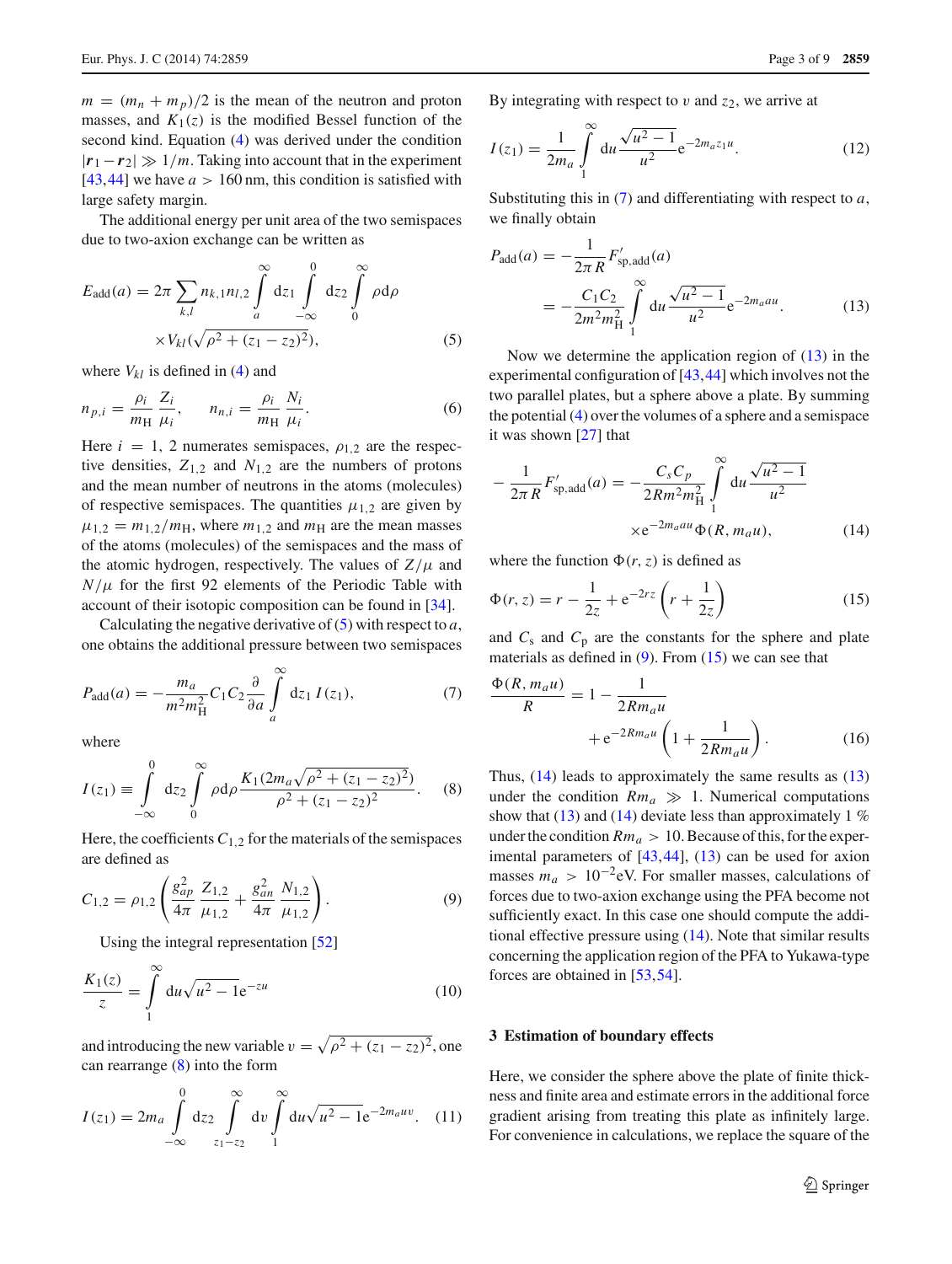area  $500 \times 500 \,\mathrm{\upmu m^2}$  by the disc of radius  $L = 250 \,\mathrm{\upmu m}$ . The replacement of a square by a disc of smaller area may only increase the boundary effects which, as we show below, are sufficiently small.

By summing the potential [\(4\)](#page-1-3) over the volumes of a sphere and a plate (disc) of thickness *D* and radius *L*, an additional contribution due to the two-axion exchange to the quantity measured in [\[43](#page-8-1)[,44](#page-8-2)] can be presented in the form [\[27](#page-7-25)]

<span id="page-3-2"></span>
$$
-\frac{1}{2\pi R} F'_{\text{add}}(a) = -\frac{m_a C_s C_p}{2Rm^2 m_H^2}
$$

$$
\times \frac{\partial}{\partial a} \int_{a}^{2R+a} dz_1 [R^2 - (R+a-z_1)^2] G(z_1, m_a), \qquad (17)
$$

where

$$
G(z_1, m_a) \equiv \frac{\partial}{\partial z_1} \int_{-D}^{0} dz_2 \int_{0}^{L} \rho d\rho
$$
  
 
$$
\times \frac{K_1 (2m_a \sqrt{\rho^2 + (z_1 - z_2)^2})}{\rho^2 + (z_1 - z_2)^2}.
$$
 (18)

Using  $(10)$ , introducing the variable v defined above and integrating with respect to it, we obtain

<span id="page-3-0"></span>
$$
G(z_1, m_a) = \int_{1}^{\infty} du \frac{\sqrt{u^2 - 1}}{u} \frac{\partial}{\partial z_1} \int_{-D}^{0} dz_2
$$
  
×[e<sup>-2m\_a u(z\_1-z\_2)</sup> - e<sup>-2m\_a u \sqrt{L^2 + (z\_1-z\_2)^2}</sup>]. (19)

After integrating and differentiating in  $(19)$  over  $z_2$  and  $z_1$ , respectively, we get

<span id="page-3-1"></span>
$$
G(z_1, m_a) = \int_{1}^{\infty} du \frac{\sqrt{u^2 - 1}}{u} [e^{-2m_a au} (1 - e^{-2m_a Du}) -e^{-2m_a u \sqrt{L^2 + z_1^2}} + e^{-2m_a u \sqrt{L^2 + (z_1 + D)^2}}].
$$
\n(20)

Now we substitute  $(20)$  in  $(17)$ . In doing so, we integrate only the first term on the right-hand side of [\(20\)](#page-3-1) with respect to *z*<sup>1</sup> and perform the differentiation with respect to *a*. The result is

<span id="page-3-3"></span>
$$
-\frac{1}{2\pi R}F'_{\text{add}}(a) = -\frac{C_{\text{s}}C_{\text{p}}}{2Rm^2m_{\text{H}}^2} \int_{1}^{\infty} \text{d}u \frac{\sqrt{u^2 - 1}}{u^2}
$$

$$
\times \left[e^{-2m_a a u} (1 - e^{-2m_a D u}) \Phi(R, m_a u)\right. \\
\left. - Y(m_a u, L, D)\right],\tag{21}
$$

where the function  $\Phi(r, z)$  is defined in [\(16\)](#page-2-9) and the following notation is introduced:

<span id="page-3-4"></span>
$$
Y(m_a u, L, D) \equiv 2m_a u \int_a^{2R+a} dz_1 (R + a - z_1)
$$
  
 
$$
\times [e^{-2m_a u \sqrt{L^2 + z_1^2}} - e^{-2m_a u \sqrt{L^2 + (z_1 + D)^2}}].
$$
 (22)

From the comparison of the right-hand sides of [\(21\)](#page-3-3) and  $(14)$ , it is seen that the first term of  $(21)$  generalizes  $(14)$ for the case of a plate of finite thickness *D*. In the limiting case  $D \to \infty$  the first term of [\(21\)](#page-3-3) coincides with [\(14\)](#page-2-7). The second term on the right-hand side of  $(21)$  takes into account the boundary effects.

Now we estimate the relative role of boundary effects in the calculation of the additional force gradient due to two-axion exchange using the experimental parameters of [\[43](#page-8-1),[44\]](#page-8-2). Taking into account that the quantity in square brackets on the right-hand side of [\(22\)](#page-3-4) is positive, one can only increase the integral by omitting the part of the integration domain where the quantity in the round brackets is negative. This results in the inequality

<span id="page-3-6"></span>
$$
Y(m_a u, L, D) < 2m_a u \int_a^{R+a} dz_1 (R + a - z_1)
$$
\n
$$
\times [e^{-2m_a u \sqrt{L^2 + z_1^2}} - e^{-2m_a u \sqrt{L^2 + (z_1 + D)^2}}].\tag{23}
$$

The second exponent on the right-hand side of this equation under the condition  $D \ll L$  can be approximated as

<span id="page-3-5"></span>
$$
e^{-2m_a u \sqrt{L^2 + (z_1 + D)^2}} \approx e^{-2m_a u \sqrt{L^2 + z_1^2}} e^{-m_a u \frac{2z_1 D + D^2}{\sqrt{L^2 + z_1^2}}}
$$
  
 
$$
\approx e^{-2m_a u \sqrt{L^2 + z_1^2}} \left(1 - m_a u \frac{2z_1 D + D^2}{\sqrt{L^2 + z_1^2}}\right),
$$
 (24)

where the last transformation is performed for small axion masses  $m_a \sim 1/R$  leading to the largest boundary effects [the dominant contribution to the integral  $(21)$  is given by  $u \sim 1$ ]. Substituting [\(24\)](#page-3-5) in [\(23\)](#page-3-6), one obtains

<span id="page-3-7"></span>
$$
Y(m_a u, L, D) < 2(m_a u)^2 \int_a^{R+a} dz_1 (R + a - z_1)
$$
\n
$$
\times e^{-2m_a u \sqrt{L^2 + z_1^2}} \frac{2z_1 D + D^2}{\sqrt{L^2 + z_1^2}}
$$
\n
$$
< 2(m_a u)^2 e^{-2m_a u L} \frac{D}{L}
$$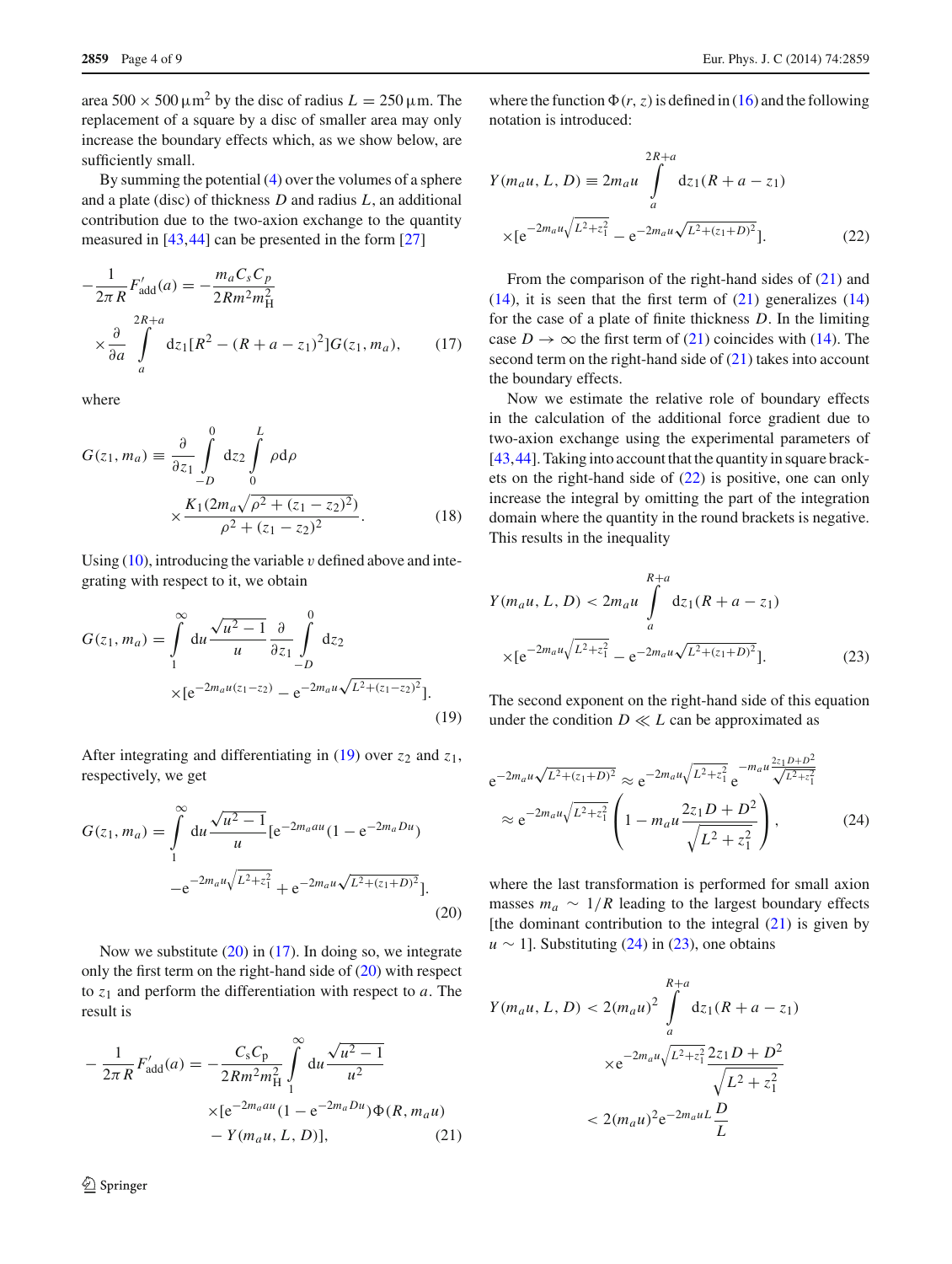From [\(25\)](#page-3-7) it is seen that under the conditions  $m_a R \approx 1$ and *u* ∼ 1 it follows that

$$
Y(m_a u, L, D) < 3 \times 10^{-4} R. \tag{26}
$$

Under the same conditions, the contribution of the remain-ing terms in the square brackets of [\(21\)](#page-3-3) is equal to  $3 \times 10^{-2} R$ . Thus, the boundary effects contribute less than 1 % under the integral  $(21)$ . We have checked by means of numerical computations that the contribution of the boundary effects to the normalized gradient of the additional force also does not exceed 1 %. Because of this, the role of additional forces due to two-axion exchange in the experiment [\[43](#page-8-1)[,44](#page-8-2)] can be calculated under the assumption of the infinitely large area of the oscillator plate.

#### <span id="page-4-0"></span>**4 Account of layer structure of test bodies**

As was mentioned in Sect. [2,](#page-1-4) the test bodies in the experiment [\[43](#page-8-1),[44\]](#page-8-2) were not homogeneous. The Si plate of an oscillator of finite thickness *D* was coated with a Cr layer of thickness  $\Delta_p^{Cr} = 10$  nm and with an outer Au layer of thickness  $\Delta_p^{Au} =$  $210$  nm. The sapphire (Al<sub>2</sub>O<sub>3</sub>) sphere was coated with a Cr layer of thickness  $\Delta_s^{\text{Cr}} = 10 \text{ nm}$  and then with an Au layer of thickness  $\Delta_s^{\text{Au}} = 180 \text{ nm}$ . The densities of all these materials are presented in the second column of Table [1.](#page-4-1)

Now we adapt the results of Sect. [2](#page-1-4) for the additional effective pressure due to two-axion exchange for the case of experimental layer structure of both bodies and finite thickness of the oscillator plate. We begin with [\(13\)](#page-2-4), which can be used in the experimental configuration of [\[43](#page-8-1),[44\]](#page-8-2) within the application region of the PFA. The layers are taken into account one by one. For instance, to account for the Au layer on the plate, we subtract from  $(13)$ , written for two Au semispaces, the effective pressure between the same semispaces, but separated by the gap  $a + \Delta_p^{\text{Au}}$ . Then we add the effective

<span id="page-4-1"></span>**Table 1** The values of densities (column 2) and quantities  $Z/\mu$  (column 3) and  $N/\mu$  (column 4) are presented for different materials (column 1). See text for further discussion

| Material  | $\rho$ (g/cm <sup>3</sup> ) | ℤ<br>$\mu$ | $\overline{N}$<br>$\mu$ |
|-----------|-----------------------------|------------|-------------------------|
| Au        | 19.28                       | 0.40422    | 0.60378                 |
| Cr        | 7.15                        | 0.46518    | 0.54379                 |
| Si        | 2.33                        | 0.50238    | 0.50628                 |
| $Al_2O_3$ | 4.1                         | 0.49422    | 0.51412                 |

pressure for Au–Cr semispaces separated by the same gap and subtract the pressure for these semispaces separated by

the gap  $a + \Delta_p^{\text{Au}} + \Delta_p^{\text{Cr}}$  etc. Similar procedure is used to account for the layer structure of the upper plate. Finally, for the experimental configuration one obtains

<span id="page-4-3"></span>
$$
P_{\text{add}}(a) = -\frac{1}{2\pi R} F'_{\text{sp, add}} = -\frac{1}{2m^2 m_H^2} \int_{1}^{\infty} du \frac{\sqrt{u^2 - 1}}{u^2}
$$
  
×e<sup>-2m\_aau</sup> X<sub>p</sub>(m\_a u) X<sub>s</sub>(m\_a u), (27)

where

<span id="page-4-2"></span>
$$
X_{p}(m_{a}u) \equiv C_{Au}(1 - e^{-2m_{a}u\Delta_{p}^{Au}})
$$
  
+  $C_{CF}e^{-2m_{a}u\Delta_{p}^{Au}}(1 - e^{-2m_{a}u\Delta_{p}^{Cr}})$   
+  $C_{Si}e^{-2m_{a}u(\Delta_{p}^{Au} + \Delta_{p}^{Cr})}(1 - e^{-2m_{a}uD}),$   
 $X_{s}(m_{a}u) \equiv C_{Au}(1 - e^{-2m_{a}u\Delta_{s}^{Au}})$   
+  $C_{CF}e^{-2m_{a}u\Delta_{s}^{Au}}(1 - e^{-2m_{a}u\Delta_{s}^{Cr}})$   
+  $C_{Al_{2}O_{3}}e^{-2m_{a}u(\Delta_{s}^{Au} + \Delta_{s}^{Cr})}$ . (28)

Here, the coefficients  $C_{Au}$ ,  $C_{Cr}$ , and  $C_{Si}$  are defined in [\(9\)](#page-2-5). They are calculated using the respective values for  $Z/\mu$  and  $N/\mu$  presented in the third and fourth columns of Table [1](#page-4-1) [\[34](#page-7-30)]. The quantities  $Z/\mu$  and  $N/\mu$  for Al<sub>2</sub>O<sub>3</sub> are also given in Table [1](#page-4-1) [\[27\]](#page-7-25).

As was found in Sect. [2,](#page-1-4) in the experimental configuration [\[43](#page-8-1),[44](#page-8-2)], the PFA is applicable to calculate additional forces due to two-axion exchange under the condition  $m_a > 10^{-2}$  eV. For axions of smaller masses a more exact expression [\(14\)](#page-2-7) should be used. It can be adapted for the experimental layer structure using the procedure described above. The result is

<span id="page-4-4"></span>
$$
-\frac{1}{2\pi R}F'_{\text{sp,add}} = -\frac{1}{2m^2 m_H^2 R} \int_{1}^{\infty} du \frac{\sqrt{u^2 - 1}}{u^2} \times e^{-2m_a au} X_p(m_a u) \tilde{X}_s(m_a u), \tag{29}
$$

where the function  $\tilde{X}_s$  is defined as

$$
X_s(m_a u) \equiv C_{\text{Au}}[\Phi(R, m_a u)]
$$
  
\n
$$
-e^{-2m_a u \Delta_s^{\text{Au}}} \Phi(R - \Delta_s^{\text{Au}}, m_a u)]
$$
  
\n
$$
+C_{\text{Cr}}e^{-2m_a u \Delta_s^{\text{Au}}}[\Phi(R - \Delta_s^{\text{Au}}, m_a u)]
$$
  
\n
$$
-e^{-2m_a u \Delta_s^{\text{Cr}}} \Phi(R - \Delta_s^{\text{Au}} - \Delta_s^{\text{Cr}}, m_a u)]
$$
  
\n
$$
+C_{\text{Al}_2\text{O}_3}e^{-2m_a u (\Delta_s^{\text{Au}} + \Delta_s^{\text{Cr}})}
$$
  
\n
$$
\times \Phi(R - \Delta_s^{\text{Au}} - \Delta_s^{\text{Cr}}, m_a u).
$$
\n(30)

Here, the functions  $X_p$  and  $\Phi$  are given in [\(28\)](#page-4-2) and [\(15\)](#page-2-6), respectively.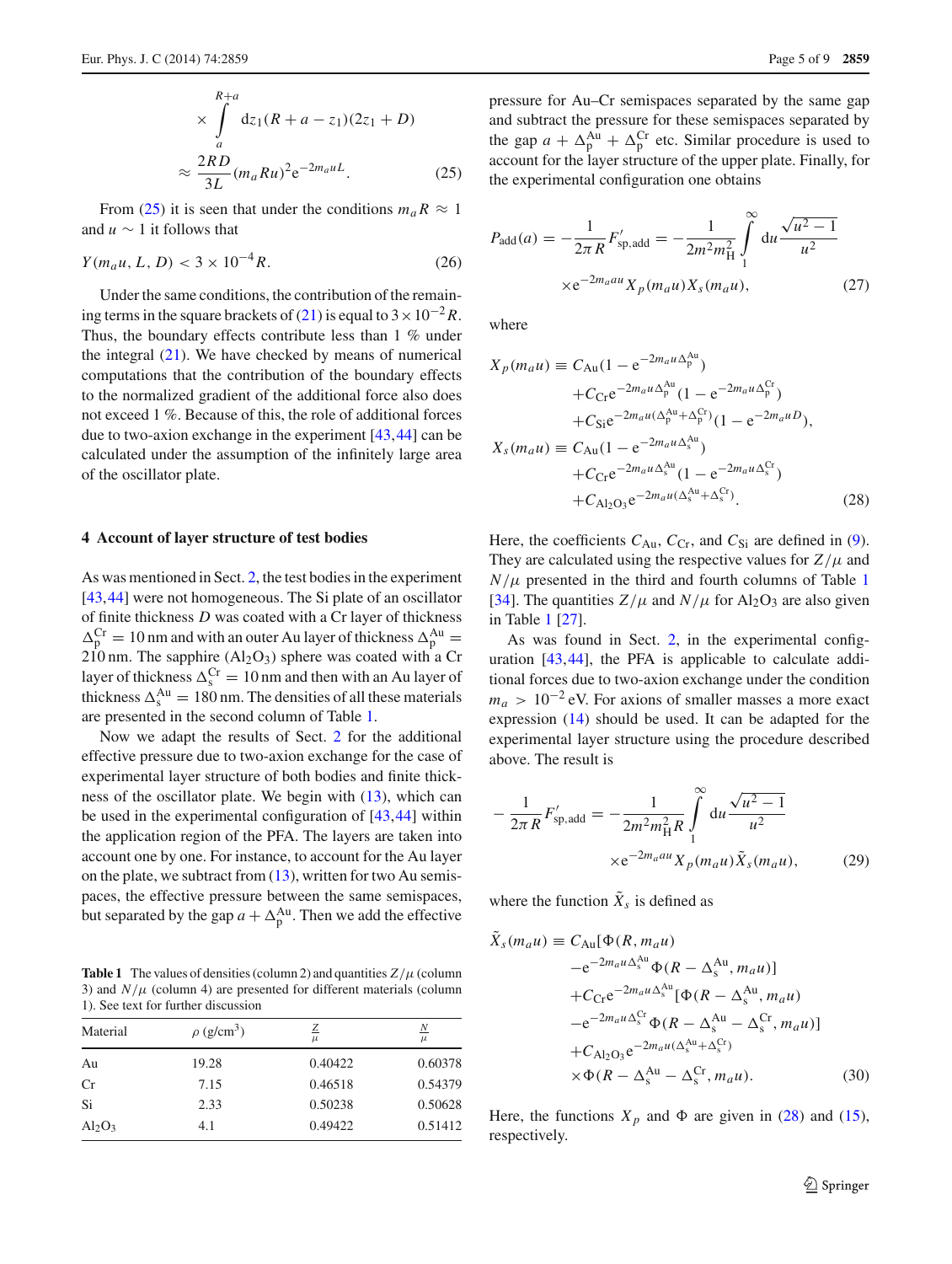#### **5 Constraints on axion–nucleon coupling constants**

The experimental data of [\[43](#page-8-1)[,44](#page-8-2)] for the effective Casimir pressure were obtained at separations *a* > 160 nm and found to be in good agreement with the Lifshitz theory [\[55\]](#page-8-10) under the condition that the low-frequency behavior of the dielectric permittivity of Au is described by the plasma model (the Casimir force is entirely determined by the outer Au layers on both test bodies and, as opposed to the additional force due to two-axion exchange, is not influenced by the layers situated below). No signature of any additional interaction was observed in the limits of the total experimental error,  $\Delta P(a)$ , in the pressure measurements.

This means that the effective additional pressure should satisfy the following inequality:

<span id="page-5-1"></span>
$$
\left| -\frac{1}{2\pi R} F'_{\text{sp,add}} \right| \leq \Delta P(a). \tag{31}
$$

The left-hand side of this inequality is given by the magnitudes of either [\(27\)](#page-4-3) (for axion masses allowing the use of the PFA) or [\(29\)](#page-4-4) (for axions of smaller masses). The total experimental error in the indirectly measured pressures,  $\Delta P(a)$ , recalculated with the 67 % confidence level for convenience in comparison with the previously obtained constraints, is equal to 0.55, 0.38, and 0.22 mPa at separations  $a = 162$ , 200, and 300 nm, respectively.

We have found numerically (see Fig. [1\)](#page-5-0) the values of the axion to nucleon coupling constants *gap*, *gan* and masses *ma* satisfying the inequality [\(31\)](#page-5-1). For this purpose, the expressions  $(27)$  and  $(29)$  were substituted in  $(31)$  over the mass intervals  $10^{-2}$  eV <  $m_a$  < 15 eV and  $10^{-3}$  eV <  $m_a$  <  $10^{-2}$  eV, respectively. We do not consider the axion masses  $m_a$  < 10<sup>-3</sup> eV because in this case the respective Compton wavelengths become too large and one cannot neglect



<span id="page-5-0"></span>**Fig. 1** Constraints on the coupling constants of an axion to a proton or a neutron obtained from indirect measurements of the effective Casimir pressure versus the axion mass. The lines from bottom to top are plotted under the conditions  $g_{ap}^2 = g_{an}^2$ ,  $g_{an}^2 \gg g_{ap}^2$ , and  $g_{ap}^2 \gg g_{an}^2$ , respectively. In an inset line is plotted under the condition  $g_{ap}^2 = g_{an}^2$  for larger masses. The regions of the plane above each line are prohibited and below each line are allowed

the role of boundary effects (see Sect. [3\)](#page-2-0). For  $m_a > 15 \text{ eV}$ the constraints on *gap* and *gan* following from this experiment become much weaker. In different intervals of *ma*, the strongest constraints follow from the inequality [\(31\)](#page-5-1) considered at different separation distances. Thus, for  $m_a < 0.1$  eV the strongest constraints result at  $a = 300$  nm and for  $0.1 \text{ eV} \leq m_a \leq 0.5 \text{ eV}$  and  $0.5 \text{ eV} \leq m_a \leq 15 \text{ eV}$  at  $a = 200$  and 162 nm, respectively.

In Fig. [1,](#page-5-0) we present the obtained strongest constraints on the constants  $g_{ap(n)}^2/(4\pi)$  as functions of the axion mass  $m_a$ . The lines correspond to the equality sign in  $(31)$ . In Fig. [1](#page-5-0) the three lines from bottom to top are plotted under the conditions  $g_{ap}^2 = g_{an}^2$ ,  $g_{an}^2 \gg g_{ap}^2$ , and  $g_{ap}^2 \gg g_{an}^2$ , respectively, for axion masses below 2 eV. The regions of the  $(m_a, g_{ap(n)}^2)$ plane above each line are prohibited by the results of experiment [\[43,](#page-8-1)[44\]](#page-8-2), because the coordinates of their points violate inequality [\(31\)](#page-5-1). The regions below each line are allowed by the results of this experiment. As can be seen in Fig. [1,](#page-5-0) for axions with masses  $m_a < 10^{-2}$  eV the obtained constraints are almost independent of  $m_a$ . In an inset to Fig. [1](#page-5-0) we plot the obtained constraints over a wider range of  $m_a$  (up to 15 eV) under the condition  $g_{ap}^2 = g_{an}^2$ . As is seen in this figure, with increasing *ma* the strength of constraints quickly decreases. In Table [2,](#page-5-2) we present the maximum allowed values of the axion–nucleon coupling constants over the most interesting region of masses from  $m_a = 10^{-3}$  to 2 eV (column 1) partially overlapping with an axion window. The values in column 2 are obtained under the conditions  $g_{ap}^2 = g_{an}^2$ , and

<span id="page-5-2"></span>**Table 2** Maximum values of the coupling constants of an axion to a proton and a neutron, allowed by indirect measurements of the Casimir pressure between Au plates, are calculated for different axion masses (column 1) under the conditions  $g_{ap}^2 = g_{an}^2$  (column 2),  $g_{an}^2 \gg g_{ap}^2$ (column 3), and  $g_{ap}^2 \gg g_{an}^2$  (column 4)

| $m_a$ (eV) | $\frac{g_{ap}^2}{4\pi}$<br>$rac{g_{an}^2}{4\pi}$ | $rac{g_{ap}^2}{4\pi}$<br>$rac{g_{an}^2}{4\pi} \gg$ | $\frac{g_{ap}^2}{4\pi}$<br>$rac{g_{an}^2}{4\pi}$ |
|------------|--------------------------------------------------|----------------------------------------------------|--------------------------------------------------|
| 0.001      | $8.51 \times 10^{-5}$                            | $1.49 \times 10^{-4}$                              | $1.98 \times 10^{-4}$                            |
| 0.01       | $8.74 \times 10^{-5}$                            | $1.52 \times 10^{-4}$                              | $2.04 \times 10^{-4}$                            |
| 0.05       | $9.66 \times 10^{-5}$                            | $1.67 \times 10^{-4}$                              | $2.30 \times 10^{-4}$                            |
| 0.1        | $1.08 \times 10^{-4}$                            | $1.84 \times 10^{-4}$                              | $2.59 \times 10^{-4}$                            |
| 0.2        | $1.28 \times 10^{-4}$                            | $2.16 \times 10^{-4}$                              | $3.11 \times 10^{-4}$                            |
| 0.3        | $1.48 \times 10^{-4}$                            | $2.49 \times 10^{-4}$                              | $3.62 \times 10^{-4}$                            |
| 0.4        | $1.71 \times 10^{-4}$                            | $2.88 \times 10^{-4}$                              | $4.21 \times 10^{-4}$                            |
| 0.5        | $1.96 \times 10^{-4}$                            | $3.29 \times 10^{-4}$                              | $4.85 \times 10^{-4}$                            |
| 0.6        | $2.22 \times 10^{-4}$                            | $3.73 \times 10^{-4}$                              | $5.50 \times 10^{-4}$                            |
| 0.7        | $2.51 \times 10^{-4}$                            | $4.21 \times 10^{-4}$                              | $6.24 \times 10^{-4}$                            |
| 0.8        | $2.84 \times 10^{-4}$                            | $4.76 \times 10^{-4}$                              | $7.06 \times 10^{-4}$                            |
| 0.9        | $3.21 \times 10^{-4}$                            | $5.37 \times 10^{-4}$                              | $7.97 \times 10^{-4}$                            |
| 1.0        | $3.62 \times 10^{-4}$                            | $6.05 \times 10^{-4}$                              | $8.99 \times 10^{-4}$                            |
| 1.5        | $6.48 \times 10^{-4}$                            | $1.08 \times 10^{-3}$                              | $1.61 \times 10^{-3}$                            |
| 2.0        | $1.13 \times 10^{-3}$                            | $1.88 \times 10^{-3}$                              | $2.81 \times 10^{-3}$                            |
|            |                                                  |                                                    |                                                  |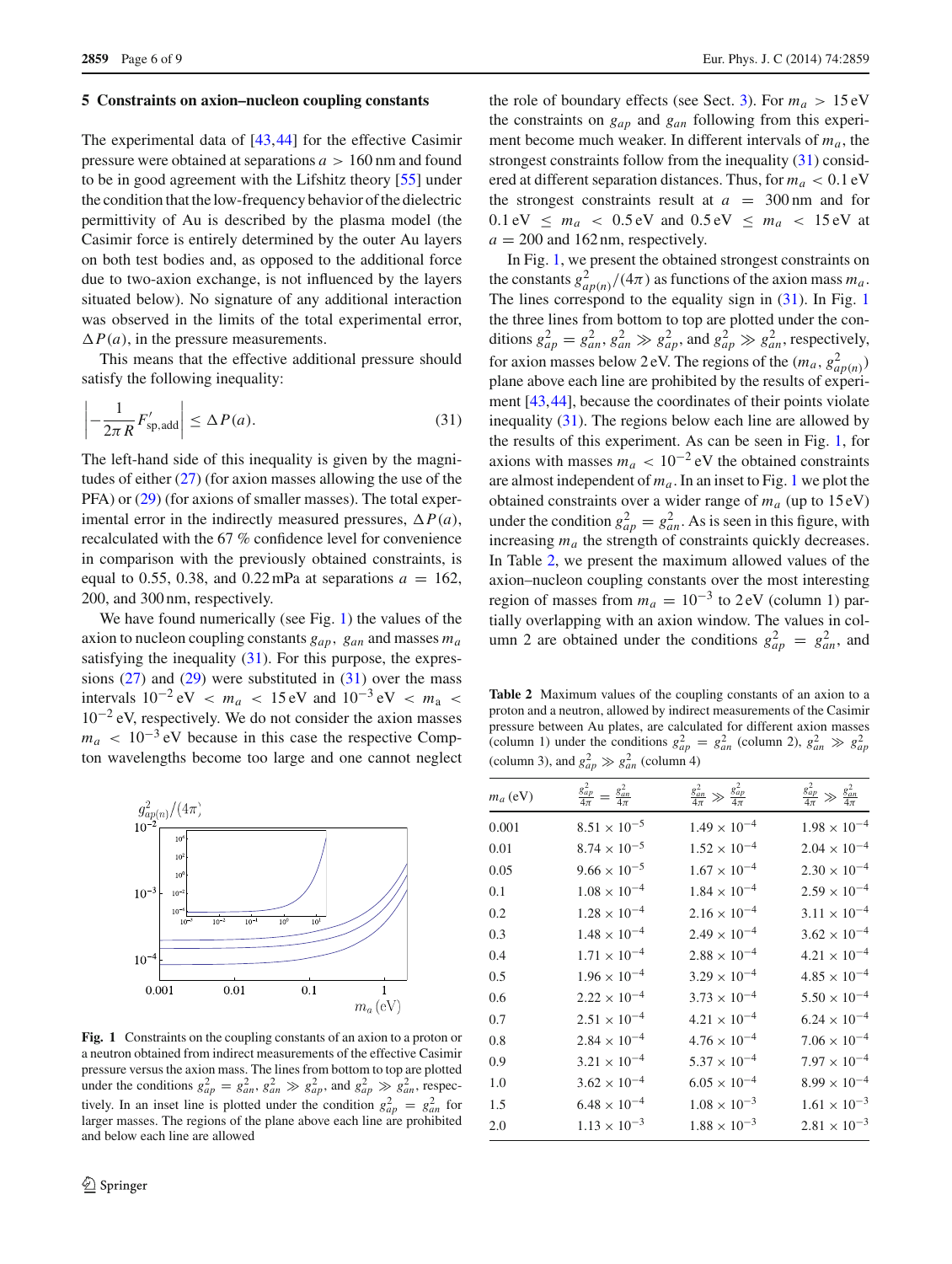

<span id="page-6-0"></span>**Fig. 2 a** Comparison between the constraints on the coupling constant of an axion to nucleon obtained here under the condition  $g_{ap}^2 = g_{an}^2$ (*the solid line*) with those obtained previously from experiments on measuring the thermal Casimir–Polder force (*the dashed line 1*) and the gradient of the Casimir force (*the dashed line 2*). The regions of the plane above each line are prohibited and below each line are allowed. **b** Constraints on the coupling constant *gan* following from magnetometer measurements [\[56\]](#page-8-11) (*line 1*), from the Cavendish-type experiments [\[22](#page-7-20), [23](#page-7-21)[,57\]](#page-8-12) (*lines 2 and 3*, respectively), and obtained in this work from measurements of the Casimir pressure by means of micromachined oscillator [\[43](#page-8-1)[,44](#page-8-2)] (*line 4*)

columns 3 and 4 contain the maximum values of  $g_{an}^2/(4\pi)$ and  $g_{ap}^2/(4\pi)$  found under the conditions  $g_{an}^2 \gg g_{ap}^2$  and  $g_{ap}^2 \gg g_{an}^2$ , respectively.

In Fig. [2a](#page-6-0) the constraints derived in this paper are compared with those found previously  $[25,27]$  $[25,27]$  $[25,27]$  from measurements of the thermal Casimir–Polder force [\[26\]](#page-7-24) and from experiments on measuring the gradient of the Casimir force between Au surfaces [\[28](#page-7-26)[,29](#page-7-34)]. For the sake of definiteness, the comparison is made under the most reasonable condition  $g_{ap}^2 = g_{an}^2$ . The solid line in Fig. [2a](#page-6-0) reproduces the lower line in Fig. [1](#page-5-0) obtained here. The dashed lines 1 and 2 reproduce the constraints obtained [\[25,](#page-7-23)[27\]](#page-7-25) from measurements of the Casimir–Polder force and the gradient of the Casimir force over the regions of axion masses  $m_a \leq 0.3$  eV and  $m_a \leq 1$  eV, respectively. The regions of the plane above each line are prohibited and below each line are allowed by the results of the respective experiment.

As can be seen in Fig. [2a](#page-6-0), at  $m_a = 10^{-3}$  and 1 eV our present constraints are stronger by the factors of 2.2 and 3.2,

respectively, than those obtained from measurements of the gradient of the Casimir force (the dashed line 2). In comparison with the constraints from measurements of the Casimir– Polder force (the dashed line 1), the present constraints are stronger up to a factor of 380. This strengthening is achieved for the axion mass  $m_a = 0.3$  eV.

Now we compare the obtained here strongest modelindependent constraints on the coupling constant *gan* (the lower line in Fig. [1\)](#page-5-0) with other model-independent constraints obtained to the present day. Line 1 in Fig. [2b](#page-6-0) shows the constraints found  $[56]$  $[56]$  with the help of a magnetometer using spin-polarized K and  ${}^{3}$ He atoms. These constraints are obtained in the region of axion masses from  $10^{-10}$  to  $6 \times 10^{-6}$  eV. The line 2 shows the constraints found in [\[24\]](#page-7-22) from the Cavendish-type experiment  $[22,23]$  $[22,23]$  $[22,23]$  for  $m_a$  from 10−<sup>9</sup> to 10−<sup>5</sup> eV. The results of a more modern Cavendishtype experiment [\[57\]](#page-8-12) were used to constrain *gan* in the region from  $m_a = 10^{-6}$  to  $m_a = 10^{-2}$  eV [\[58](#page-8-13)]. These results are shown by line 3 in Fig. [2b](#page-6-0). Our constraints obtained here are shown by line 4. As is seen in Fig. [2b](#page-6-0), the model-independent constraints become weaker with increasing  $m_a$  (the same takes place for the constraints on Yukawa-type corrections to Newtonian gravity arising from the exchange of scalar particles [\[36](#page-7-32)[–42\]](#page-8-0)). It can be seen, however, that in the range of axion masses from  $2 \times 10^{-3}$  to 0.3 eV our constraints following from the Casimir effect are the strongest modelindependent constraints.

A lot of constraints on an axion were obtained using some model approaches. Thus, the planar Si(Li) detector placed inside the low-background setup was used to detect the  $\gamma$ -quanta appearing in the deexcitation of the nuclear level excited by a solar axion [\[59\]](#page-8-14). In the framework of the model of hadronic axions, where the coupling constant is a function of the mass, the upper limits for the axion mass  $m_a \leq 159 \text{ eV}$  [\[59\]](#page-8-14) and  $m_a \leq 145 \text{ eV}$  [\[60\]](#page-8-15) were obtained. From the neutrino data of supernova SN 1987A it was found [\[61](#page-8-16)] that for the model of hadronic axions  $g_{ap(n)} < 10^{-10}$  or  $g_{ap(n)} > 10^{-3}$  with a narrow allowed region in the vicinity of  $g_{an(n)} = 10^{-6}$ . From astrophysical arguments connected with stellar cooling by the emission of hadronic axions a similar bound  $g_{ap(n)} < 3 \times 10^{-10}$  was obtained [\[62](#page-8-17)[,63](#page-8-18)]. It should be noted, however, that the emission rate suffers from significant uncertainties related to dense nuclear matter effects [\[63\]](#page-8-18). In addition to a pseudoscalar coupling of axions to nucleons, it is possible also to introduce the scalar one [\[64\]](#page-8-19) and consider respective coupling constants  $g_{ap(n)}^{(s)}$ . Several constraints on the product of constants  $|g_{an} g_{an}^{(s)}|$  were obtained from experiments on neutron diffraction [\[65](#page-8-20)]. Thus, it was shown [\[65\]](#page-8-20) that  $|g_{an} g_{an}^{(s)}|$  < 10<sup>-11</sup> within the range of axion masses  $2 \times 10^{-5}$  eV  $\lt m_a \lt 2 \times 10^3$  eV. When the axion mass increases up to  $2 \times 10^6$  eV, the corresponding constraint becomes less stringent:  $|g_{an} g_{an}^{(s)}| < 10^{-7}$ .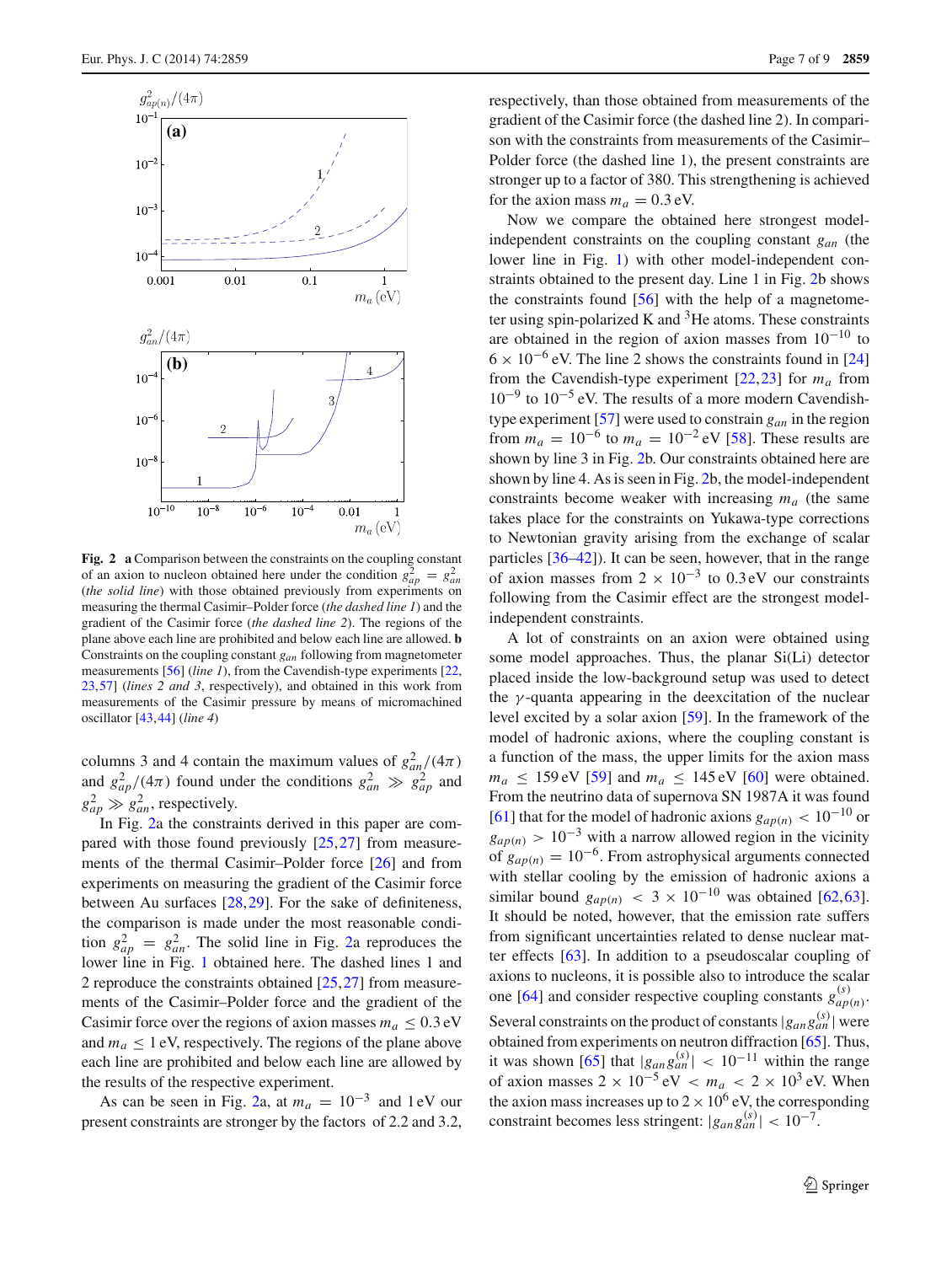At the end of this section, we note that subsequent independent measurements of the gradient of the Casimir force in [\[28](#page-7-26)[–32](#page-7-27)] confirmed both the experimental results of [\[43,](#page-8-1)[44\]](#page-8-2) and their agreement with the Lifshitz theory under the condition that the low-frequency behavior of the dielectric permittivity of Au is described by the plasma model (the conclusion of [\[66\]](#page-8-21), claiming an agreement with the Drude model lowfrequency behavior over the same range of separations was shown [\[67](#page-8-22)] to be based on an unaccounted systematic error).

#### **6 Conclusions and discussion**

In this paper we have derived stronger constraints on the pseudoscalar coupling constants of an axion to a proton and a neutron from measurements of the effective Casimir pressure by means of a micromachined oscillator. For this purpose, we have calculated the additional pressure between two parallel plates due to two-axion exchange and determined the validity region of the PFA when it is applied to the forces of axion origin. The role of boundary effects due to a finite area of the oscillator plate was determined.

The obtained constraints are applicable over a wide region of axion masses from  $10^{-3}$  to 15 eV, partially overlapping with an axion window. Under the assumption that  $g_{ap} = g_{an}$ , they are stronger up to a factor of 380 than the previously known laboratory constraints in this mass range derived from measurements of the thermal Casimir–Polder force and up to a factor of 3.15 than those found from measurements of the gradient of the Casimir force by means of AFM.

The obtained results demonstrate that measurements of the Casimir interaction using different laboratory techniques are useful in searching axion-like particles and constraining their coupling constants to nucleons. In future, it seems promising to consider the potentialities of more complicated experimental configurations, specifically, with corrugated boundary surfaces, for obtaining stronger constraints on the parameters of axion-like particles.

**Acknowledgments** The authors of this work acknowledge CNPq (Brazil) for partial financial support. G.L.K. and V.M.M. are grateful to M. Yu. Khlopov for useful discussions. They also acknowledge the Department of Physics of the Federal University of Paraíba (João Pessoa, Brazil) for hospitality.

**Open Access** This article is distributed under the terms of the Creative Commons Attribution License which permits any use, distribution, and reproduction in any medium, provided the original author(s) and the source are credited.

Funded by SCOAP<sup>3</sup> / License Version CC BY 4.0.

#### <span id="page-7-28"></span>**References**

- <span id="page-7-0"></span>1. S. Weinberg, Phys. Rev. Lett. **40**, 223 (1978)
- <span id="page-7-1"></span>2. F. Wilczek, Phys. Rev. Lett. **40**, 279 (1978)
- <span id="page-7-2"></span>3. J.E. Kim, G. Carosi, Rev. Mod. Phys. **82**, 557 (2010)
- <span id="page-7-3"></span>4. J. Beringer et al., Particle Data Group. Phys. Rev. D **86**, 010001 (2012)
- <span id="page-7-4"></span>5. R.D. Peccei, H.R. Quinn, Phys. Rev. Lett. **38**, 1440 (1977)
- <span id="page-7-5"></span>6. K. Baker et al., Ann. Phys. (Berlin) **525**, A93 (2013)
- <span id="page-7-6"></span>7. J.E. Kim, Phys. Rev. Lett. **43**, 103 (1979)
- <span id="page-7-7"></span>8. M.A. Shifman, A.I. Vainstein, V.I. Zakharov, Nucl. Phys. B **166**, 493 (1980)
- <span id="page-7-8"></span>9. A.P. Zhitnitskii, Sov. J. Nucl. Phys. **31**, 260 (1980)
- <span id="page-7-9"></span>10. M. Dine, F. Fischler, M. Srednicki, Phys. Lett. B **104**, 199 (1981)
- <span id="page-7-10"></span>11. Z.G. Berezhiani, M. Yu. Khlopov, Z. Phys. C Part. Fields **49**, 73 (1991)
- <span id="page-7-11"></span>12. M. Khlopov, *Fundamentals of Cosmic Particle Physics* (CISP-Springer, Cambridge, 2012)
- <span id="page-7-12"></span>13. A.V. Derbin, S.V. Bakhlanov, I.S. Dratchnev, A.S. Kayunov, V.N. Muratova, Eur. Phys. J. C **73**, 2490 (2013)
- <span id="page-7-13"></span>14. J. Jaeckel, E. Massó, J. Redondo, A. Ringwald, F. Takahashi, Phys. Rev. D **75**, 013004 (2007)
- <span id="page-7-14"></span>15. P. Brax, C. van de Bruck, A.-C. Davis, Phys. Rev. Lett. **99**, 121103 (2007)
- <span id="page-7-15"></span>16. J.E. Kim, Phys. Rep. **150**, 1 (1987)
- <span id="page-7-16"></span>17. Yu.N. Gnedin, Int. J. Mod. Phys. A **17**, 4251 (2002)
- <span id="page-7-17"></span>18. E. Fischbach, D.E. Krause, Phys. Rev. Lett. **82**, 4753 (1999)
- 19. E. Fischbach, D.E. Krause, Phys. Rev. Lett. **83**, 3593 (1999)
- <span id="page-7-18"></span>20. G.L. Smith, C.D. Hoyle, J.H. Gundlach, E.G. Adelberger, B.R. Heckel, H.E. Swanson, Phys. Rev. D **61**, 022001 (1999)
- <span id="page-7-19"></span>21. J.H. Gundlach, G.L. Smith, E.G. Adelberger, B.R. Heckel, H.E. Swanson, Phys. Rev. Lett. **78**, 2523 (1997)
- <span id="page-7-20"></span>22. R. Spero, J.K. Hoskins, R. Newman, J. Pellam, J. Schultz, Phys. Rev. Lett. **44**, 1645 (1980)
- <span id="page-7-21"></span>23. J.K. Hoskins, R.D. Newman, R. Spero, J. Schulz, Phys. Rev. D **32**, 3084 (1985)
- <span id="page-7-22"></span>24. E.G. Adelberger, E. Fischbach, D.E. Krause, R.D. Newman, Phys. Rev. D **68**, 062002 (2003)
- <span id="page-7-23"></span>25. V.B. Bezerra, G.L. Klimchitskaya, V.M. Mostepanenko, C. Romero, Phys. Rev. D **89**, 035010 (2014)
- <span id="page-7-24"></span>26. J.M. Obrecht, R.J. Wild, M. Antezza, L.P. Pitaevskii, S. Stringari, E.A. Cornell, Phys. Rev. Lett. **98**, 063201 (2007)
- <span id="page-7-25"></span>27. V.B. Bezerra, G.L. Klimchitskaya, V.M. Mostepanenko, C. Romero, Phys. Rev. D. **89**, 075002 (2014)
- <span id="page-7-26"></span>28. C.-C. Chang, A.A. Banishev, R. Castillo-Garza, G.L. Klimchitskaya, V.M. Mostepanenko, U. Mohideen, Phys. Rev. B **85**, 165443 (2012)
- <span id="page-7-34"></span>29. A.A. Banishev, C.-C. Chang, R. Castillo-Garza, G.L. Klimchitskaya, V.M. Mostepanenko, U. Mohideen, Int. J. Mod. Phys. A **27**, 1260001 (2012)
- 30. A.A. Banishev, C.-C. Chang, G.L. Klimchitskaya, V.M. Mostepanenko, U. Mohideen, Phys. Rev. B **85**, 195422 (2012)
- 31. A.A. Banishev, G.L. Klimchitskaya, V.M. Mostepanenko, U. Mohideen, Phys. Rev. Lett. **110**, 137401 (2013)
- <span id="page-7-27"></span>32. A.A. Banishev, G.L. Klimchitskaya, V.M. Mostepanenko, U. Mohideen, Phys. Rev. B **88**, 155410 (2013)
- <span id="page-7-29"></span>33. G.L. Klimchitskaya, U. Mohideen, V.M. Mostepanenko, Rev. Mod. Phys. **81**, 1827 (2009)
- <span id="page-7-30"></span>34. E. Fischbach, C.L. Talmadge, *The Search for Non-Newtonian Gravity* (Springer, New York, 1999)
- <span id="page-7-31"></span>35. I. Antoniadis, N. Arkani-Hamed, S. Dimopoulos, G. Dvali, Phys. Lett. B **436**, 257 (1998)
- <span id="page-7-32"></span>36. M. Bordag, G.L. Klimchitskaya, U. Mohideen, V.M. Mostepanenko, *Advances in the Casimir Effect* (Oxford University Press, Oxford, 2009)
- <span id="page-7-33"></span>37. V.B. Bezerra, G.L. Klimchitskaya, V.M. Mostepanenko, C. Romero, Phys. Rev. D **81**, 055003 (2010)
- 38. V.B. Bezerra, G.L. Klimchitskaya, V.M. Mostepanenko, C. Romero, Phys. Rev. D **83**, 075004 (2011)
- 39. G.L. Klimchitskaya, U.Mohideen, V.M.Mostepanenko, Phys. Rev. D **86**, 065025 (2012)